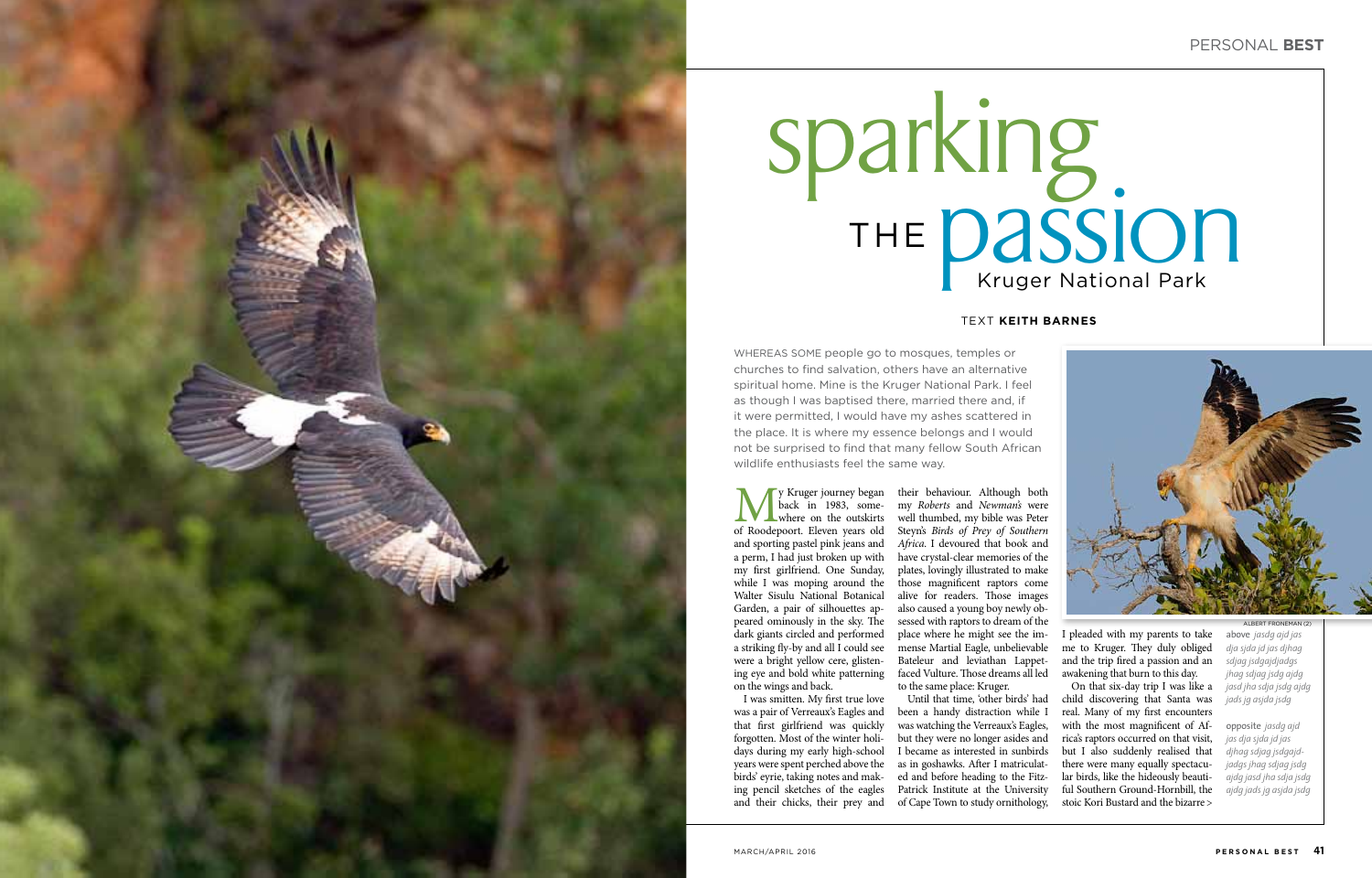Saddle-billed Stork. And some of the smaller birds were just as absorbing: a Yellow-billed Oxpecker on a white rhinoceros; flocks of helmet-shrikes snapping and clicking away; and the deep, mournful hoot of a Grey-headed Bush-shrike in the camps. All these are experiences etched into my memory.

Kruger delivered a journey of discovery and, like most kids and first-time visitors, I didn't really think too much about the status of

the park or the bigger picture of the issues it faced. I just revelled in my exploration. At the time, I regarded Kruger as a giant sanctuary of epic proportions, impregnable and everlasting. As far as I was concerned, the people in charge were going to be able to protect it and all its inhabitants forever. Such a sweet thing is naivety! However, there is also a beautiful innocence in naivety and it has its place. More than a few dedicated big-cat watchers

> **I** went away overawed and determined to make a career of ornithology and bird conservation. I completed an MSc in went away overawed and determined to make a career Let of ornithology and bird con-Conservation Biology at the Fitztitute and then took a job at UCT's Animal Demography Unit, where my task was coordinating and compiling the first IBA directory and updating the Red Data Book for BirdLife South Africa.

> have been sent scrambling for a bird book after seeing their first Lilac-breasted Roller swoop down from a branch to catch a cricket in front of their car. That kaleidoscope of electric blues, browns and pinks turns them into birders instantly. Indeed, a significant number of southern Africa's birders have had a spark moment in the park and it has changed their lives for the better. Even pre-existing birders are blown away by what they find on their first visits. The place leaves its mark on almost everyone. It is a game changer. And the naivety of that pure discovery that only a place like Kruger can offer needs to be enjoyed for what it is: an awakening.

I twas only after the Red Data<br>Book was published in 2000<br>that some of the realities of<br>conservation in South Africa hit t was only after the Red Data Book was published in 2000 **that some of the realities of** home the hardest. Having summarised the issues, I thought that as we were now aware of these situations we would change policy and protect the affected species, improving their status. But that is simply not the way it works. The machinations of policy change are slow and often flawed. Many of Kruger's large terrestrial birds and raptors, particularly the vultures, continue to decline. Most species are worse off in 2016 than they were when assessed in 2000. In addition, the park is at war with rhino poachers and, understandably, all efforts are directed at stopping this scourge. Unfortunately, however, this also means that other species that are in trouble are neglected out of temporary necessity.

It was during this time that wideeyed innocence morphed into realism. I soon learned that there are serious landscape issues that threaten many species both within and beyond Kruger, and that the park alone is not enough to safeguard many ecosystems and species. Being able to attend several meetings in and around the park allowed me to continue my love affair, but I saw the sanctuary with different eyes. The issues were complex and needed considerable research, understanding and management. However, the majesty of the place still inspired newcomer and oldhand alike. A late-season flush of rain and greenery had me marvelling at aggregations of Montagu's and Pallid harriers, birds that face perilous hazards on their journeys to and from the Palearctic, and flocks of Dusky Larks, nomadic

species that appear and vanish, only using Kruger temporarily. It became apparent that Kruger was only one piece in a larger jigsaw puzzle. It was in a matrix requiring management and, even then, for many species we were doing an imperfect job. It was like watching an ageing parent and for the first time realising that they are vulnerable, not superhuman.

> 'Birds that use rivers, especially large ones such as the Olifants, are heavily affected by pollution and the reduced quality and quantity of water, which are often caused by activities upstream, outside the park.' Work with authorities to improve these situations is ongoing, but determining issues regarding the water rights of Kruger versus those of the adjacent industrialised and heavily farmed escarpment areas is both difficult and politically complicated.

But it is not all doom and gloom. While the park authorities are currently occupied with fighting poaching, it has fallen to external non-governmental organisations (NGOs) to step in and work on specialised groups of organisms, in partnership with the park. When it comes to birds, it is mostly BirdLife South Africa and the Endangered Wildlife Trust (EWT) that come to the fore and assist with the conservation work for birds.

André Botha, EWT's Birds of Prey Programme Manager since 2004, has a story similar to mine. An addiction to the old national



parks' journal, *Custos*, as a seven dré says, 'Although the rhino Looking to the future, An-



year old led to a career in conservation and birds that still allows him to wake up every day with an 'I can't believe I do this for a living' feeling. André gets to spend an amazing amount of time in the park, working on the many species of threatened birds of prey, as well as on Southern Ground-Hornbills. However, his enthusiasm is also tempered by the reality of what he does and the serious threats facing his favourite subjects. Without dedicated conservationists like him, there would be no solutions to these problems. And, of course, these problems evolve and each year new and different issues arise, and it is up to André and his ilk to help solve them.

poaching is bad, it is possibly just the beginning. It is likely to spread to elephants, lions and vultures if nothing is done to address the situation. Also, the fact that the elephant population is beyond the park's carrying capacity is a real threat to many birds and other animals in Kruger. Elephants impact significantly on woodland and change it profoundly, especially the riverine ecosystems. Disturbance by tourists and electrocution on powerlines is a serious issue for many large birds of prey. But fortunately key trouble areas have been identified and we are in the process of mitigating these.

 *jasdg ajd jas dja sjda jd jas djhag sdjag jsdgajdjadgs jhag sdjag jsdg ajdg jasd jha sdja jsdg ajdg jads jg asjda jsdg ajgs dja*

> a significant number of southern Africa's birders have had a spark moment in the park **and it has changed their lives for the better**

 *jasdg ajd jas dja sjda jd jas djhag sdjag jsdgajdjadgs jhag sdjag jsdg ajdg jasd jha sdja jsdg ajdg jads jg asjda jsdg ajgs dja*

albert froneman (2)